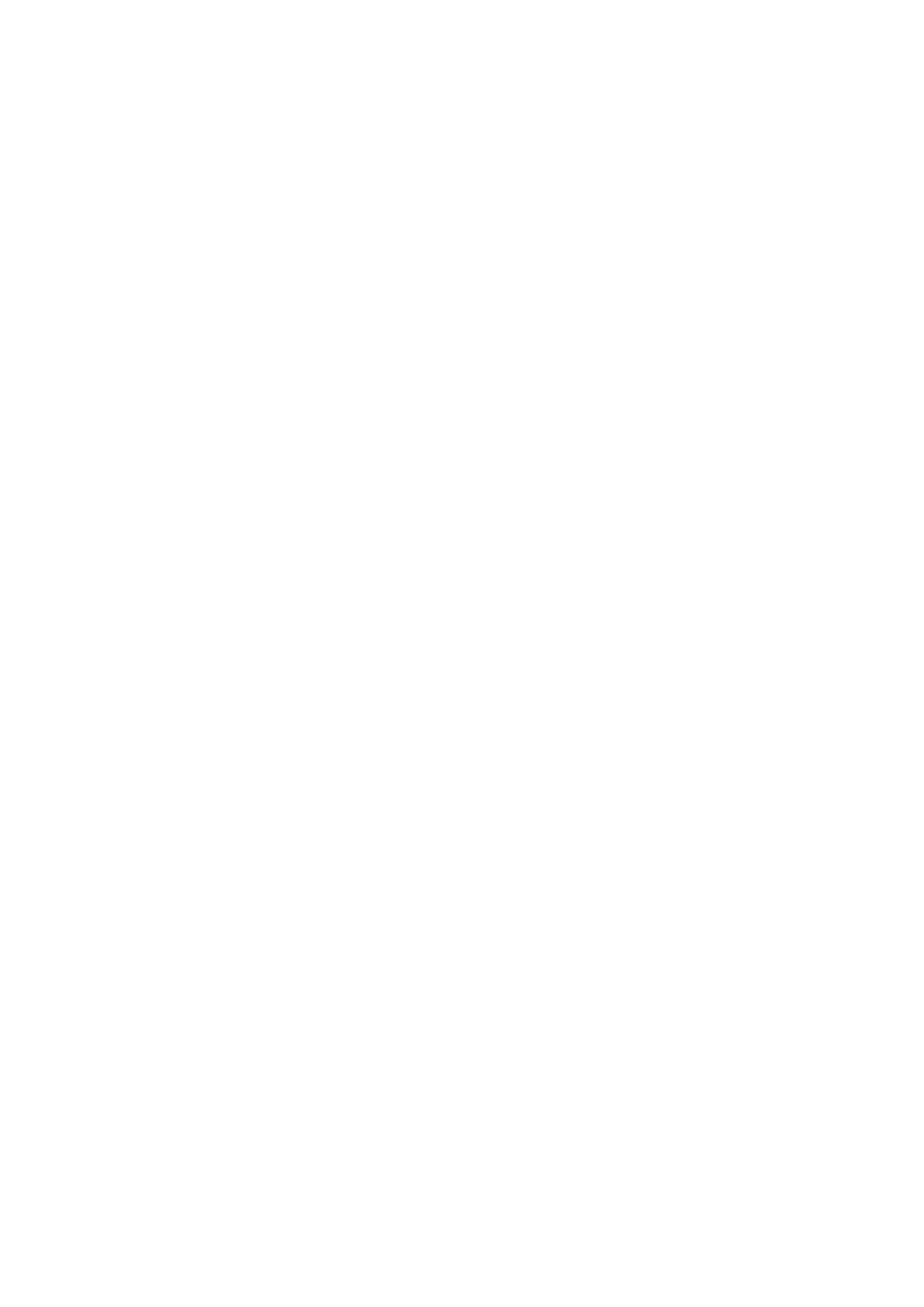# **Contents**

| 4. Settings |  |
|-------------|--|
|             |  |
|             |  |
|             |  |
|             |  |
|             |  |
|             |  |

If you require this document in an alternative format, such as large print, please email [is.skills@ed.ac.uk.](mailto:is.skills@ed.ac.uk)

Copyright © IS 2014

Permission is granted to any individual or institution to use, copy or redistribute this document whole or in part, so long as it is not sold for profit and provided that the above copyright notice and this permission notice appear in all copies.

Where any part of this document is included in another document, due acknowledgement is required.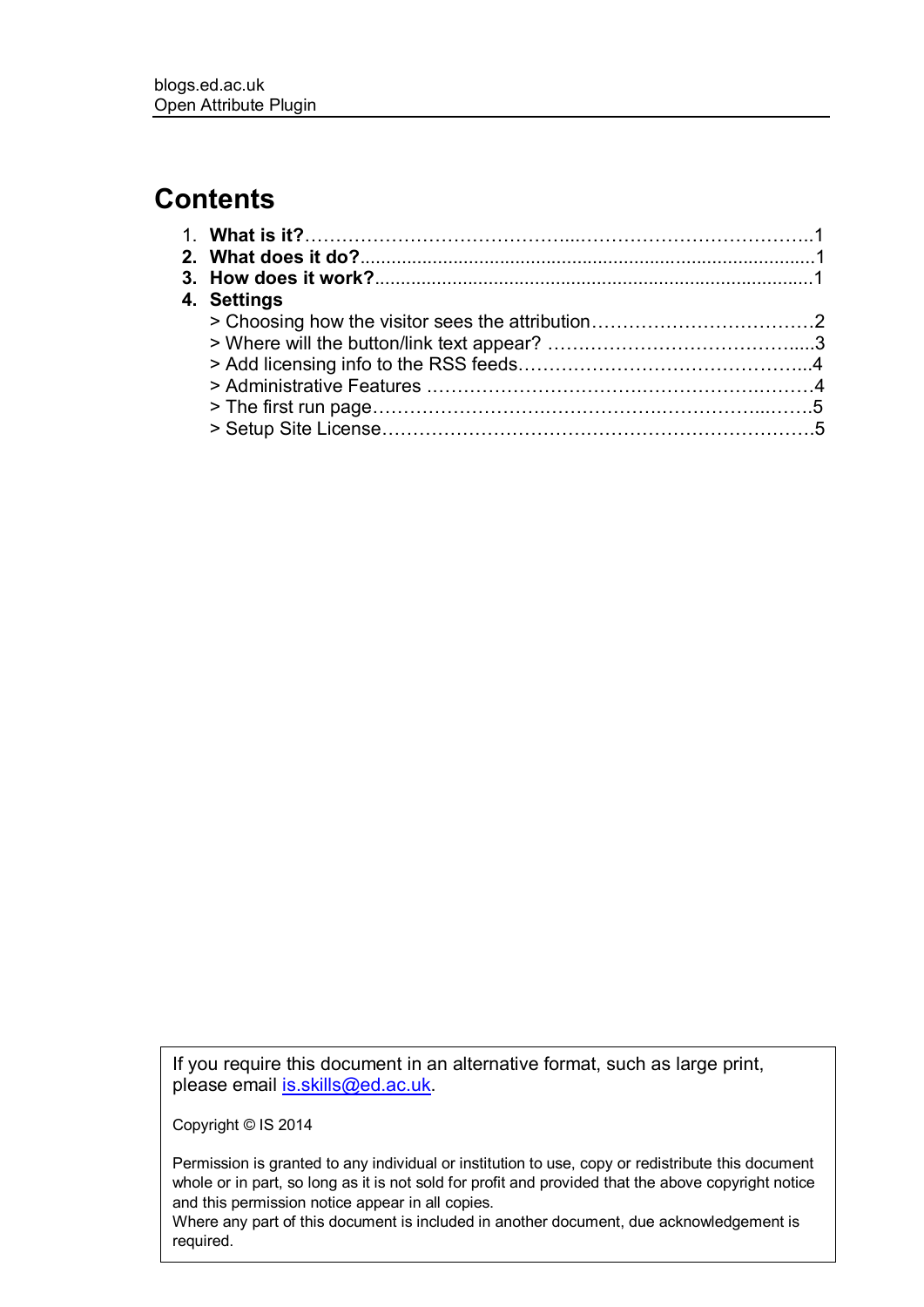# **1. What is it?**

OpenAttribute is a WordPress plugin designed to allow users to add reuse licenses to their WordPress content/sites.

# **2. What does it do?**

Built to allow users to be as flexible as possible with their licenses, OpenAttribute allows you to attribute your entire site or attribute each post/page individually if required.

# **3. How does it work?**

You will see a link in 'Settings' > 'OpenAttribute Options'. Options for licensing are divided between per page/post and per site options. You can also add any licenses you would like to be able to use.

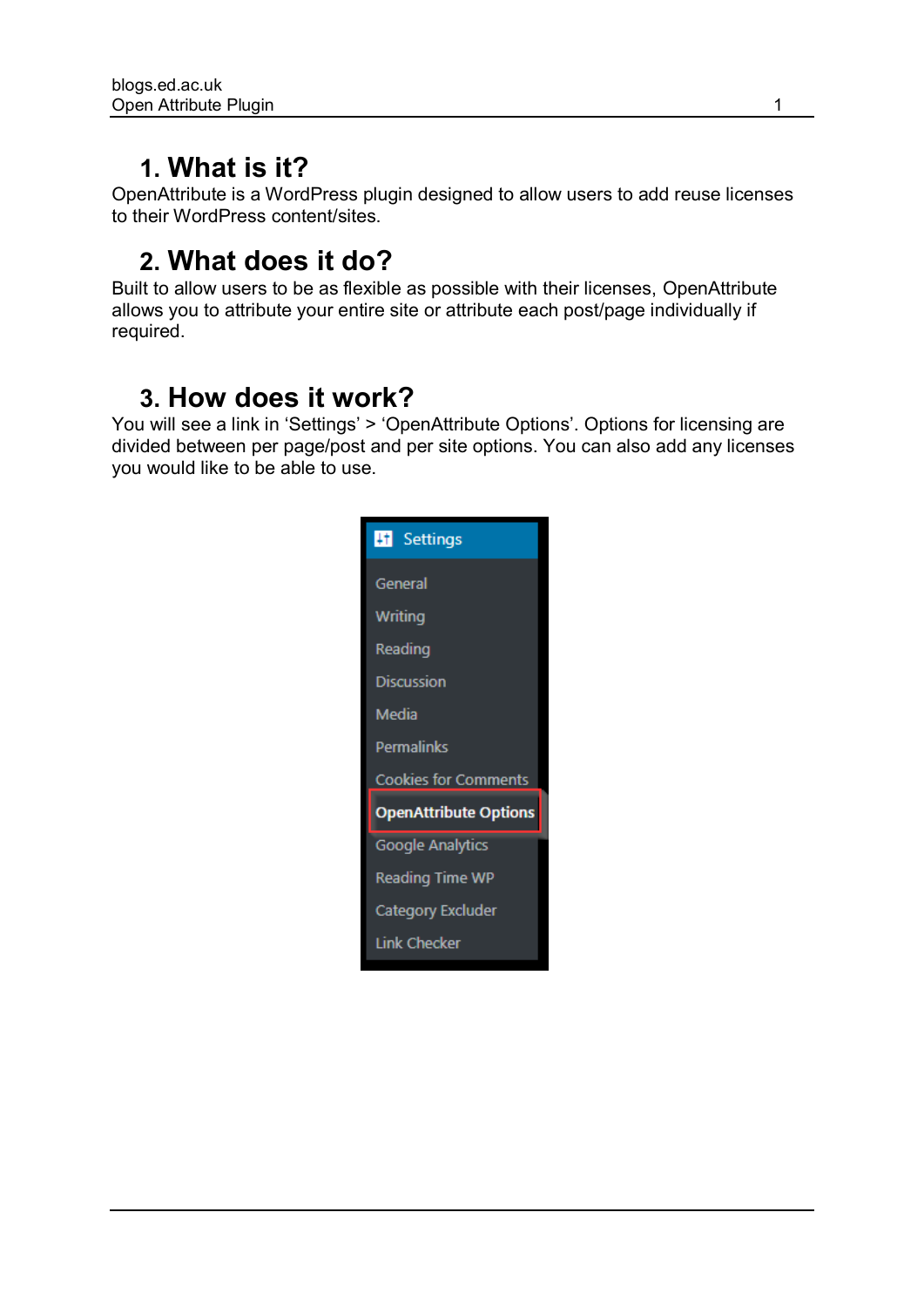# **4. Settings**



### **> Choosing how the visitor sees the attribution**

The attribution can be used in two ways and both can be used (if you wish). By default, these settings are enabled, so any posts you make will contain both an attribution button and link text.

#### **Attribution button:**

Clicking the button on (on the public-facing side of your website) displays the open attribution link and embed code – anyone wishing to acknowledge or use your work using the Creative Commons licence is granted by use of this code. Similarly, if you wish to attribute someone else's work, you can copy and paste this code into one of your own blog posts:

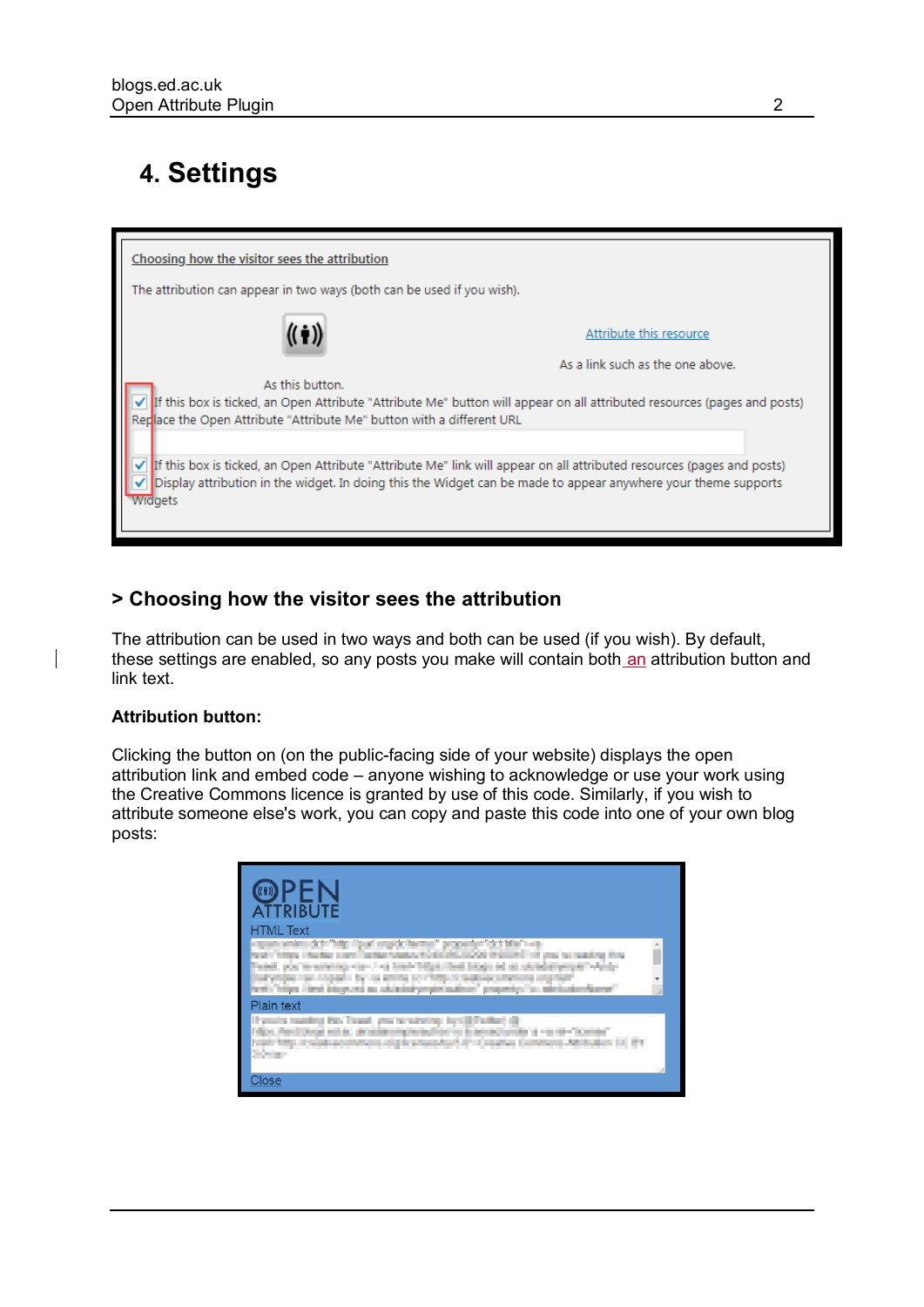Additionally, the Creative Commons Attribution property will be displayed alongside your article:



### **Where will the button/link text appear?**

Your license can either appear directly at the end of your post or page - or after comments. You can tick both boxes if you prefer. You can use this and insert attribution as text into a page or post's content.

Using this option is like setting a site license, and so will appear on all content:

 $\sqrt{\phantom{a}}$  Display the attribution after the blog's content (before comments)

Display the attribution after comments on the blog

Display attribution on the index page

Display attribution on the index page (if multiple posts appear)

Display the attribution only on blog posts (not pages)

Please note if you insert an attribution using the button (located in the text editor within the post, see below), then the license is added as text to the post/page content itself and will therefore be displayed within the post (I.e. if you click the button when editing in the beginning, middle or end of a post, that's where the attribution data will appear). The 'display attribution' options above are overridden and the license location will remain in line.

| Add Media |  | Add Slider |  |
|-----------|--|------------|--|
| Paragraph |  |            |  |